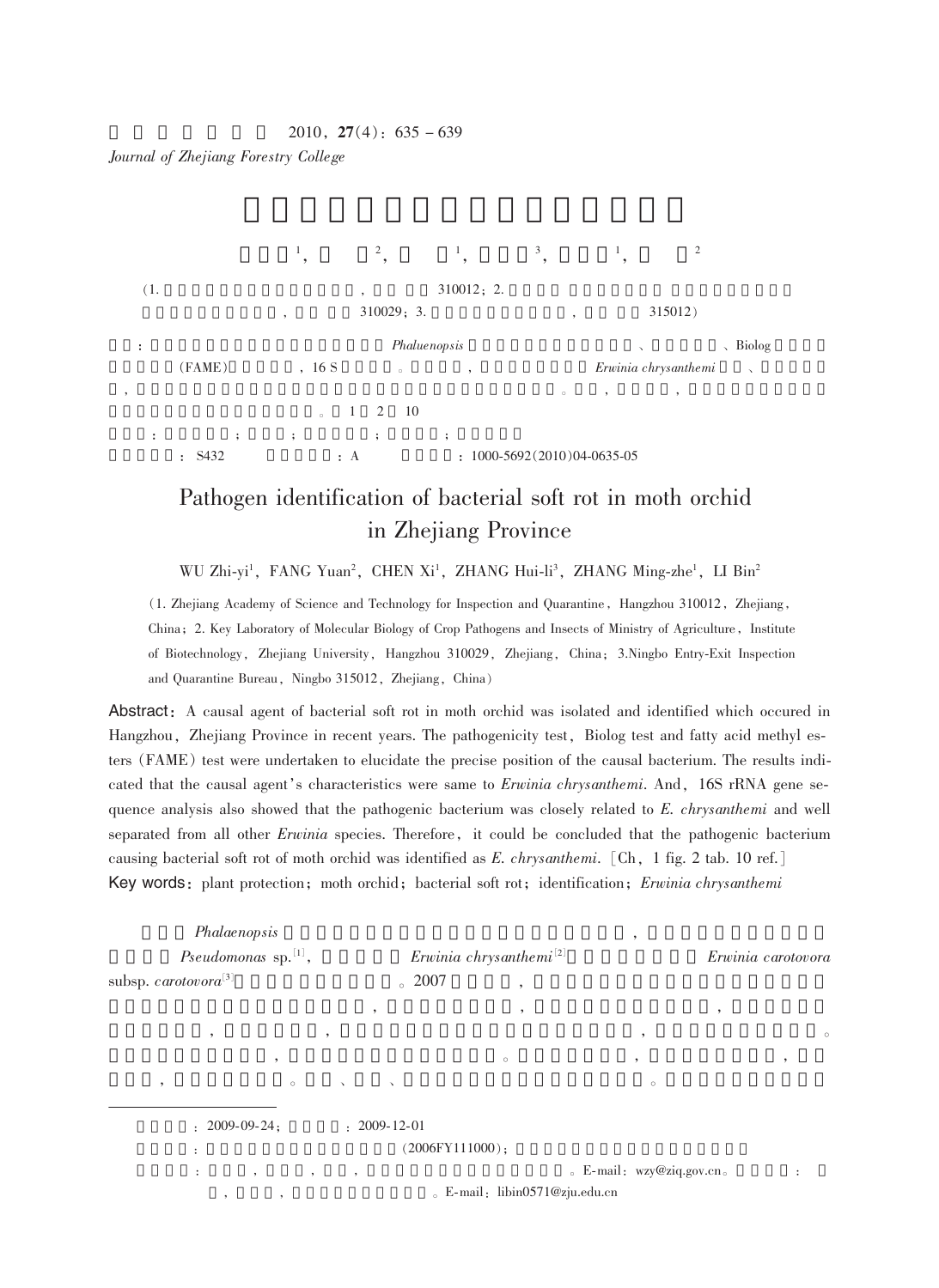|                                                              | $\circ$                                   |                                  |                                         |                                                                          |
|--------------------------------------------------------------|-------------------------------------------|----------------------------------|-----------------------------------------|--------------------------------------------------------------------------|
|                                                              |                                           |                                  | $^\circ$                                | $\circ$                                                                  |
| $\mathbf{1}$                                                 |                                           |                                  |                                         |                                                                          |
|                                                              |                                           |                                  |                                         |                                                                          |
| 1.1                                                          |                                           |                                  |                                         |                                                                          |
|                                                              |                                           | , Erwinia chrysanthemi ATCC11662 | SCH-1                                   |                                                                          |
|                                                              | $\circ$                                   |                                  |                                         | Xanthomonas axonopodis pv. poinsettiicola LMG                            |
| LMG5401<br>849                                               | Pseudomonas syringae pv. syringae LMG5570 |                                  | LMG2231                                 |                                                                          |
| $\circ$<br>$\mathfrak{Z}$                                    | $\overline{\phantom{a}}$<br>70%           |                                  |                                         | 28                                                                       |
| $\circ$<br>C<br>3d                                           |                                           |                                  | (NA)                                    |                                                                          |
| 1.2                                                          | Koch                                      | $\circ$                          |                                         |                                                                          |
|                                                              |                                           | Koch                             | $[4]$<br>Klement                        |                                                                          |
| $\begin{bmatrix} 5 \end{bmatrix}$<br>Schaad                  | $\epsilon$                                | $[6]$<br>Yessad                  | $\delta$ Koch                           | $\ddot{\phantom{0}},$                                                    |
| $\zeta\,\zeta$                                               | 1011                                      | $\cdot L^{-1},$                  |                                         | 5 d                                                                      |
|                                                              | $28 \text{ }^{\circ}C$                    |                                  |                                         | $\overline{\phantom{a}}$                                                 |
| $\circ$<br>1.3<br><b>Biolog</b>                              |                                           | $\circ$                          |                                         |                                                                          |
| 3                                                            |                                           | $H-1$ , $H-2$                    | $H-3$ ,<br>Biolog                       | 95                                                                       |
| <b>Biolog</b><br>(GN)                                        | $150$ mL $\cdot$                          | $-1$                             | 0.3)<br>$\left($                        | $30^\circ \text{C}$<br>24 h                                              |
| Biolog                                                       |                                           | <b>Biolog</b>                    | (4.1)                                   | ) $\circ$                                                                |
| $[7-8]$<br>$\circ$                                           | $\overline{\phantom{a}}$                  |                                  |                                         |                                                                          |
| 1.4                                                          | (FAME)                                    |                                  |                                         |                                                                          |
| <b>FAME</b>                                                  | Agilent 6890                              | $\circ$                          | <b>MIDI</b>                             | $[7-8]$                                                                  |
|                                                              | $\rm NA$                                  | 30 °C<br>24 h                    | <b>TSBA</b><br>$\overline{\phantom{a}}$ | $24~\mathrm{h}$ $_\circ$                                                 |
|                                                              | 1                                         |                                  | $\circ$<br>$\,$                         |                                                                          |
| -MIDI                                                        |                                           |                                  |                                         | MIS 4.5 (microbial                                                       |
| identification system) LGS 4.5 (library generation software) |                                           |                                  |                                         |                                                                          |
| $\circ$                                                      |                                           |                                  |                                         |                                                                          |
| 1.5<br>16S                                                   |                                           |                                  |                                         |                                                                          |
| $[9]$                                                        | 16S                                       |                                  |                                         | (PCR)                                                                    |
|                                                              |                                           |                                  |                                         | : P1 (5'-GTTACCGACAGAATAAGCACCC-3') P2 (5'-CCTACGGCTACCTTGT              |
| TACGAC-3' $)_{\circ}$                                        |                                           |                                  |                                         | 20.0 µL: DNA 1.0 µL; P1(10.0 µmol·L <sup>-1</sup> )0.5 µL; P2(10.0 µmol· |
| L <sup>-1</sup> )0.5 µL; 2 × Taq PCR StarMix 10.0 µL,        |                                           |                                  | 20.0 $\mu L_{\circ}$                    | 94 °C<br>5 min;                                                          |
| $25 s, 65 \text{ }^{\circ}\text{C}$<br>94 $^{\circ}$ C       | $25 s, 72 \text{ }^{\circ}\text{C}$       | $1 \text{ min}$ ,<br>35          | $, 72 \text{ }^{\circ}\text{C}$         | $5 \text{ min}$ ;<br>$4^{\circ}C$<br>$\circ$                             |
| <b>PTC-200</b><br><b>PCR</b>                                 |                                           | $5.0 \mu L$                      | $10.0 \text{ g} \cdot \text{kg}^{-1}$   |                                                                          |
| $1.5$ kb                                                     | PCR<br>$\circ$                            |                                  |                                         | $\circ$                                                                  |
| GenBank(                                                     | http://www.ncbi.nlm.nih.gov) blast        |                                  | $\circ$                                 |                                                                          |
| 1.6 16S                                                      |                                           |                                  |                                         |                                                                          |
| 3                                                            | 16S                                       | ClustalX                         | 16S                                     |                                                                          |
| 18                                                           | 16S                                       |                                  |                                         | , MEGA 3.1<br>$\circ$                                                    |
| Kimura                                                       | $^\mathrm{o}$                             |                                  | Bootstrap                               | $(replications = 1000)$ , NJ,                                            |
| MP, ME<br>$\ensuremath{\mathsf{UPGMA}}$                      | MEGA 3.1                                  |                                  |                                         | (bootstrap)                                                              |

confidence level,  $BCL$ ) (bootstrap), 1 000  $\circ$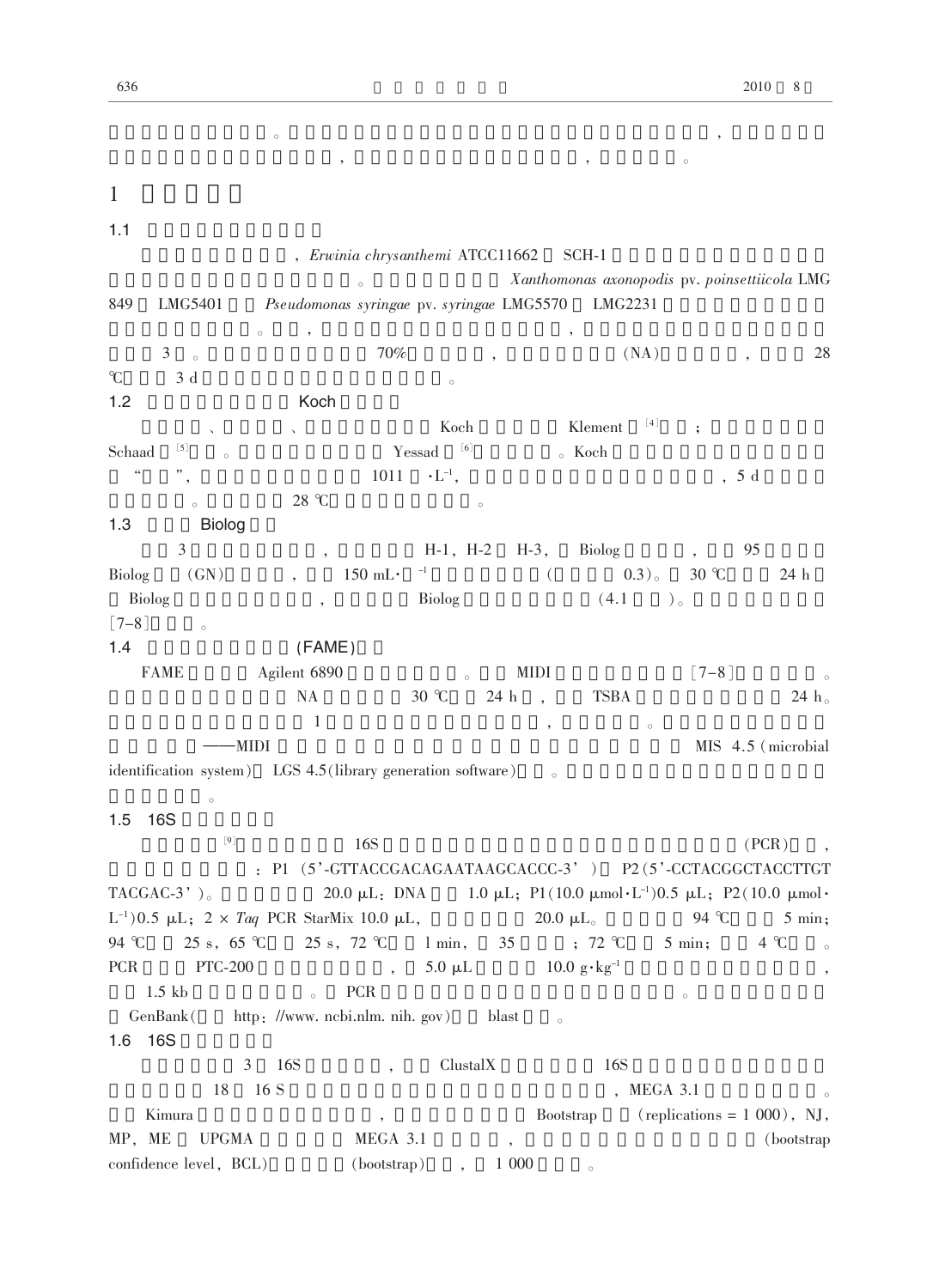| 2                        |                           |                                                        |                          |                           |                          |                              |                          |
|--------------------------|---------------------------|--------------------------------------------------------|--------------------------|---------------------------|--------------------------|------------------------------|--------------------------|
| 2.1                      |                           |                                                        |                          |                           |                          |                              |                          |
|                          | 3                         |                                                        |                          |                           |                          | ,                            | $3 \sim 8$               |
| $\cdot$                  | $\overline{ }$<br>$\cdot$ | $\circ$                                                | NA                       | 28 °C                     | 3 d,                     | $\overline{ }$<br>,          |                          |
| $\overline{\phantom{a}}$ |                           | $0.5 \sim 1.0 \mu m \times 1.0 \sim 3.0 \mu m_{\circ}$ |                          | KMB (Kings Medium B Agar) |                          |                              | $\circ$                  |
|                          |                           | Erwinia chrysanthemi ATCC11662                         |                          |                           | SCH-1                    | $\circ$                      |                          |
| 2.2                      |                           |                                                        |                          |                           |                          |                              |                          |
| 3                        |                           | $\overline{2}$                                         |                          |                           |                          | E. chrysanthemi ATCC11662    | $SCH-1$                  |
|                          | 1 0 1 1                   | $\cdot L^{-1}$                                         |                          | Nicotiana tabacum,        |                          | $\circ$                      | $^\mathrm{^{^\circ}}$    |
|                          | 24 h                      |                                                        |                          | $\overline{\phantom{a}}$  | $\overline{\phantom{a}}$ |                              | $\circ$                  |
| Koch                     | $\overline{\phantom{a}}$  | $3 \sim 4$                                             |                          | $\overline{\phantom{a}}$  |                          | $\,$                         | $\overline{\phantom{a}}$ |
| $\cdot$                  | $\circ$                   |                                                        |                          | $\circ$                   |                          |                              |                          |
| 2.3<br><b>Biolog</b>     |                           |                                                        |                          |                           |                          |                              |                          |
| $\mathfrak{2}$           |                           | Biolog                                                 |                          |                           | $\overline{\phantom{a}}$ | 0.85                         | $0.76_{\circ}$ 3         |
|                          |                           | <b>Biolog</b>                                          | $\overline{\phantom{a}}$ |                           |                          | Erwinia chrysanthemi, Biolog |                          |
|                          | $0.77 \sim 0.82$ ,        | ,                                                      |                          |                           | 1)                       |                              |                          |

1 3 Biolog

Table 1 Biolog identity of 3 soft rot bacteria of moth orchid and standard reference strains

|               |                                           |       | Biolog                                    |
|---------------|-------------------------------------------|-------|-------------------------------------------|
|               |                                           |       |                                           |
| ATCC11662     | Erwinia chrysanthemi                      | 0.851 | Erwinia chrysanthemi                      |
| $SCH-01$      | Erwinia chrysanthemi                      | 0.760 | Erwinia chrysanthemi                      |
| LMG5570       | Pseudomonas syringae pv. syringae         | 0.880 | Pseudomonas syringae pv. syringae         |
| LMG2231       | Pseudomonas syringae pv. syringae         | 0.665 | Pseudomonas syringae pv. syringae         |
| <b>LMG849</b> | Xanthomonas axonopodis pv. poinsettiicola | 0.774 | Xanthomonas axonopodis pv. poinsettiicola |
| LMG5401       | Xanthomonas axonopodis pv. poinsettiicola | 0.752 | Xanthomonas axonopodis pv. poinsettiicola |
| $H-1$         |                                           | 0.820 | Erwinia chrysanthemi                      |
| $H-2$         |                                           | 0.801 | Erwinia chrysanthemi                      |
| $H-3$         |                                           | 0.771 | Erwinia chrysanthemi                      |

## 2.4 (FAME)

|             | <b>FAME</b> |                      | Buyer                    |     | $\ddot{\phantom{a}}$ |             | $< 0.2$ ,   |         |        |                                   | $\geq$ |
|-------------|-------------|----------------------|--------------------------|-----|----------------------|-------------|-------------|---------|--------|-----------------------------------|--------|
| 0.5,        | $\circ$ 6   |                      | 3                        |     |                      | <b>FAME</b> |             |         | Biolog |                                   |        |
| $2)$ ,      | 2           | Erwinia chrysanthemi |                          |     | <b>FAME</b>          |             | 0.84        | 0.79, 3 |        |                                   |        |
| <b>FAME</b> |             | $0.67 \sim 0.75$ ,   |                          |     | ٠                    |             | <b>FAME</b> |         |        | $\circ$                           |        |
| 2.5         |             | 16S                  |                          |     |                      |             |             |         |        |                                   |        |
|             | GenBank     |                      | $\overline{\phantom{a}}$ | , 3 |                      |             |             |         |        | E. chrysanthemi, Dickeya dadantii |        |
|             | $99\%$      |                      |                          |     | $\sim$ Biolog        | <b>FAME</b> |             |         |        |                                   |        |
|             |             |                      |                          |     |                      |             | $\circ$     |         |        |                                   |        |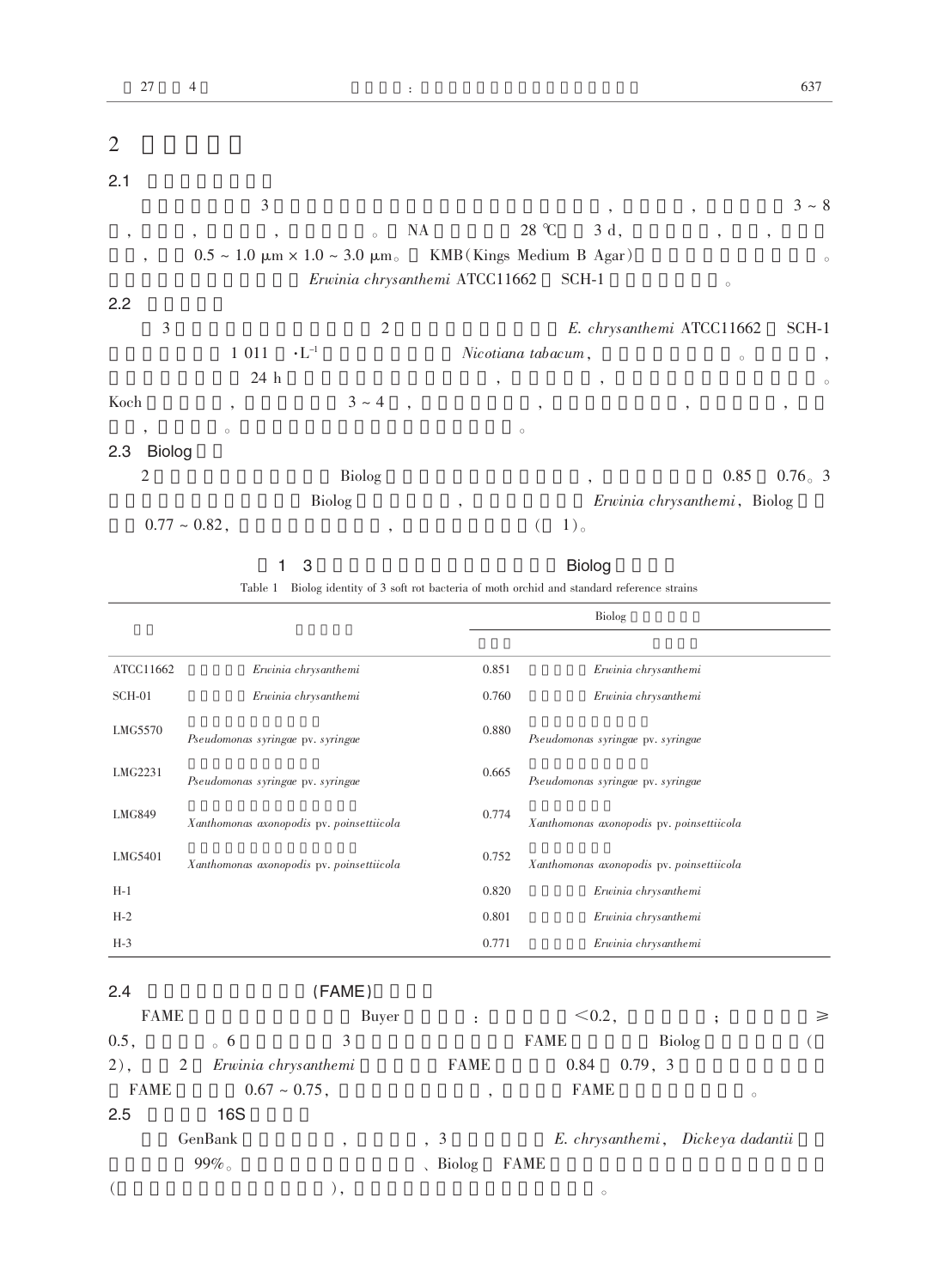| 2 <sub>3</sub> |
|----------------|
|----------------|

Table 2 FAME identity of 3 soft rot bacteria of moth orchid and standard reference strains

|               |                                           |       | <b>FAME</b>                               |
|---------------|-------------------------------------------|-------|-------------------------------------------|
|               |                                           |       |                                           |
| ATCC11662     | Erwinia chrysanthemi                      | 0.851 | Erwinia chrysanthemi                      |
| SCH-01        | Erwinia chrysanthemi                      | 0.760 | Erwinia chrysanthemi                      |
| LMG5570       | Pseudomonas syringae pv. syringae         | 0.582 | Pseudomonas syringae pv. syringae         |
| LMG2231       | Pseudomonas syringae pv. syringae         | 0.670 | Pseudomonas syringae pv. syringae         |
| <b>LMG849</b> | Xanthomonas axonopodis pv. poinsettiicola | 0.605 | Xanthomonas axonopodis pv. poinsettiicola |
| LMG5401       | Xanthomonas axonopodis pv. poinsettiicola | 0.626 | Xanthomonas axonopodis pv. poinsettiicola |
| $H-1$         |                                           | 0.666 | Erwinia chrysanthemi                      |
| $H-2$         |                                           | 0.751 | Erwinia chrysanthemi                      |
| $H-3$         |                                           | 0.680 | Erwinia chrysanthemi                      |



 $2.6$  16S

| Kimura | NI                   | 16S rDNA         | $(1)$ 1, 3 |  |
|--------|----------------------|------------------|------------|--|
| 16S    | Erwinia chrysanthemi |                  |            |  |
|        |                      | E. chrysanthemi, |            |  |